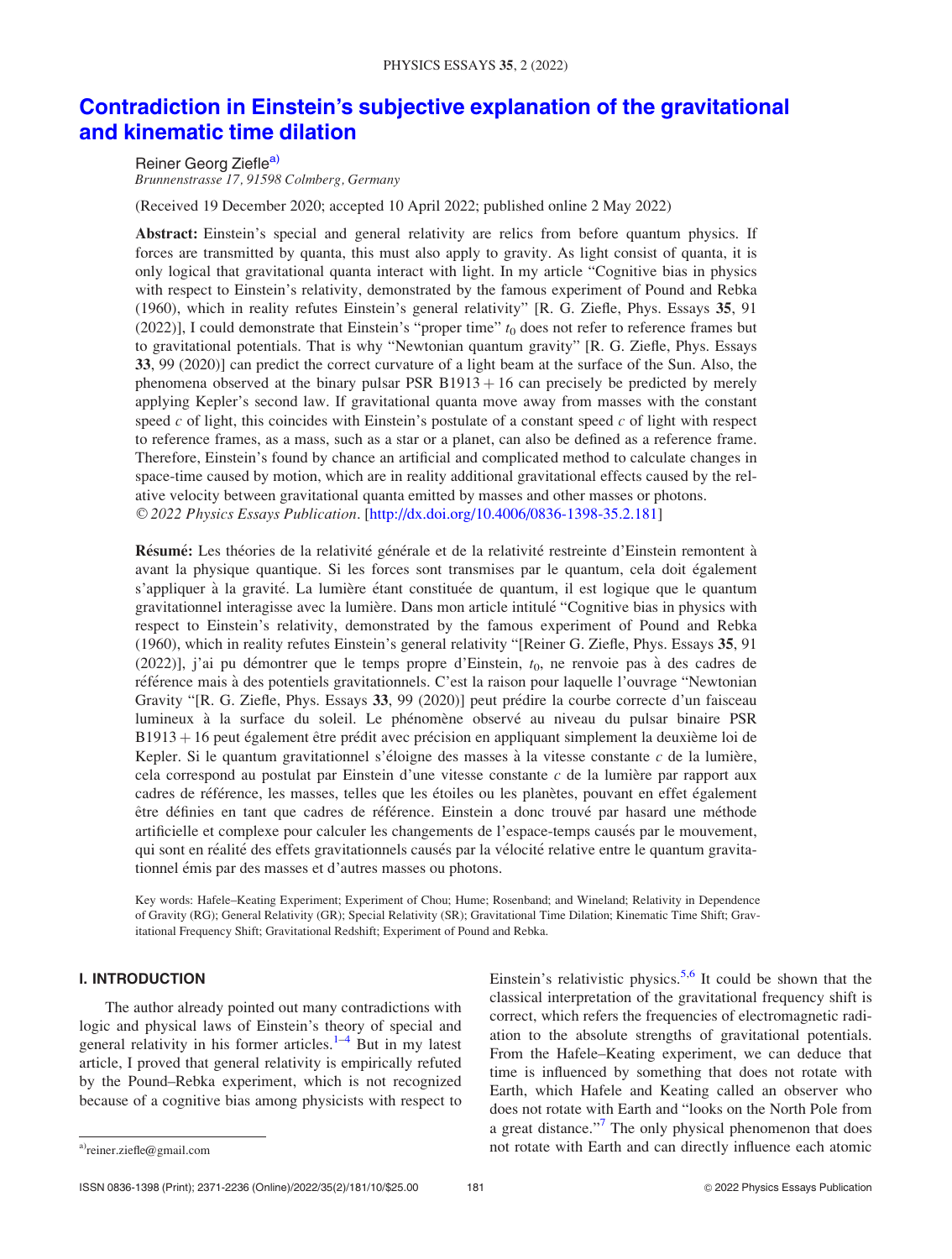clock on Earth, as it is present at the location of each atomic clock, is Earth's gravitational field with its gravitational potentials. Today, the Earth-centered inertial frame (ECIframe) in near-Earth clock comparisons is used as an "absolute" reference but not as a "relative" reference corresponding to Einstein's relativity, which also moves with Earth through space and does not rotate, exactly fulfilling the characteristics of the gravitational field of Earth. The knowledge that frequencies refer to gravitational potentials enables us to define a new theory of relativity for the propagation qualities of electromagnetic radiation in dependence of gravity (RG).

# II. THE CLASSICAL DERIVATION OF THE GRAVITATIONAL FREQUENCY SHIFT OF ELECTROMAGNETIC RADIATION

Because the classical interpretation of the gravitational frequency shift is recognized to be correct, the derivation of the gravitational frequency shift according to classical con-siderations shall be briefly explained.<sup>[5](#page-9-0)</sup> Gravity decreases with the increase in the radius squared, whereby the distance from the mass defined by the radius also corresponds to a certain altitude above the surface of the mass, so that for altitudes that are much smaller than the radius of the mass  $(a \ll r)$ , according to classical considerations, the following equation can be used, where g is the gravitational acceleration on Earth, m is the mass of Earth, and a is the altitude  $(a \ll r)$  of observed electromagnetic radiation:

$$
\Delta E = \pm m \times g \times \Delta a. \tag{1}
$$

For the difference of energy of light beams, we have given

$$
\Delta E = \pm h \times \Delta f,
$$
  

$$
\Delta f = \pm \frac{\Delta E}{h},
$$
 (2)

where  $h$  is the Planck constant and  $f$  is the frequency of the electromagnetic radiation. Inserting in Eq. (2), the value for  $\Delta E$  of Eq. (1), we obtain

$$
\Delta f = \pm \frac{\Delta E}{h},
$$
  
\n
$$
\Delta f = \pm \frac{m \times g \times \Delta a}{h}.
$$
\n(3)

From the equivalence of mass and energy, we obtain

$$
m = \frac{E}{c^2} = \frac{h \times f}{c^2}.
$$
\n<sup>(4)</sup>

About a quantum physical derivation of the formula  $E = m \times c^2$ , see my former article.<sup>[8](#page-9-0)</sup> If we substitute mass in Eq.  $(3)$  by the right term of Eq.  $(4)$ , we obtain

$$
\Delta f = \pm \frac{g \times \Delta a}{c^2} \times f. \tag{5}
$$

Because of the proportionality of the frequency of a light beam and time measured by frequencies, we get  $(a \ll r)$ 

$$
\Delta t = \pm \frac{g \times \Delta a}{c^2} \times t. \tag{6}
$$

In the following equations, concerning the gravitational frequency shift of electromagnetic radiation I use the sign h for the height above sea level, instead of the sign a for the altitude.

## III. HAFELE AND KEATING HAD TO VIOLATE THE PRINCIPLE OF RELATIVITY TO PREDICT THE TIME SHIFTS MEASURED BETWEEN THE ATOMIC CLOCKS ON THE GROUND AND IN THE AIRCRAFT

It is commonly claimed that the experiment of Hafele and Keating that was carried out in 1971 confirmed Ein-stein's "relativistic" physics.<sup>[7](#page-9-0)</sup> The Hafele–Keating experiment showed that atomic clocks within commercial aircraft are influenced by gravitational potentials and by motion on Earth within the gravitational field of Earth. The velocity of the aircraft, moving once eastward and once westward, was about 800 km/h on the average, while the flight lasted eastward 41.2h and westward 48.6h. Eastward the average height of the aircraft was 8900 m and westward 9400 m. The observers at the atomic clocks in the aircraft we name observer (A), and the observers at the atomic clocks on the ground we name observer (B). Both must, according to Einstein, measure with their atomic clocks the same proper time  $t_0$ , so that we would expect that the atomic clocks on the ground and the atomic clocks in the aircraft are not able to measure a different time at all. But there was measured a time difference between the clocks on the ground and in the aircraft. For the eastward flight, they measured on an average a time difference for the atomic clocks in the aircraft of –59 ns, which means that the atomic clocks in the aircraft lost 59 ns in comparison to the atomic clocks on the ground. For the westward flight, they measured on an average a time difference for the atomic clocks in the aircraft of  $+273$  ns, which means that the atomic clocks in the aircraft gained 273 ns in comparison to the atomic clocks on the ground. Hafele and Keating referred the atomic clocks to a frame of reference that is at rest with respect to the center of the Earth, arguing that this is necessary, because A and B are rotating with Earth and they cannot be used as inertial frames. This means that Hafele and Keating referred the atomic clocks to a third observer C who looks "on the North Pole from a great distance." The experience with satellite clocks, established the praxis of using the ECI-frame in near-Earth clock comparisons, which also does not rotate. As A and B are referred to a third observer C, observer C has absolute qualities for observer A and B. With respect to this third observer C, the velocity of an atomic clock aboard the aircraft moving eastward in the direction of Earth's rotation has the velocity of the aircraft (800 km/h) plus the velocity of Earth's rotation at the equator (1656 km/h). For the velocity of 2456 km/h, a time loss of about 200 ns was predicted for the eastward flight. Considering that the velocity of an atomic clock aboard the aircraft moving westward against the direction of Earth's rotation has in this case the velocity of the aircraft (800 km/h) minus the velocity of Earth's rotation at the equator velocity (1656 km/h), for the velocity of  $-856$  km/h a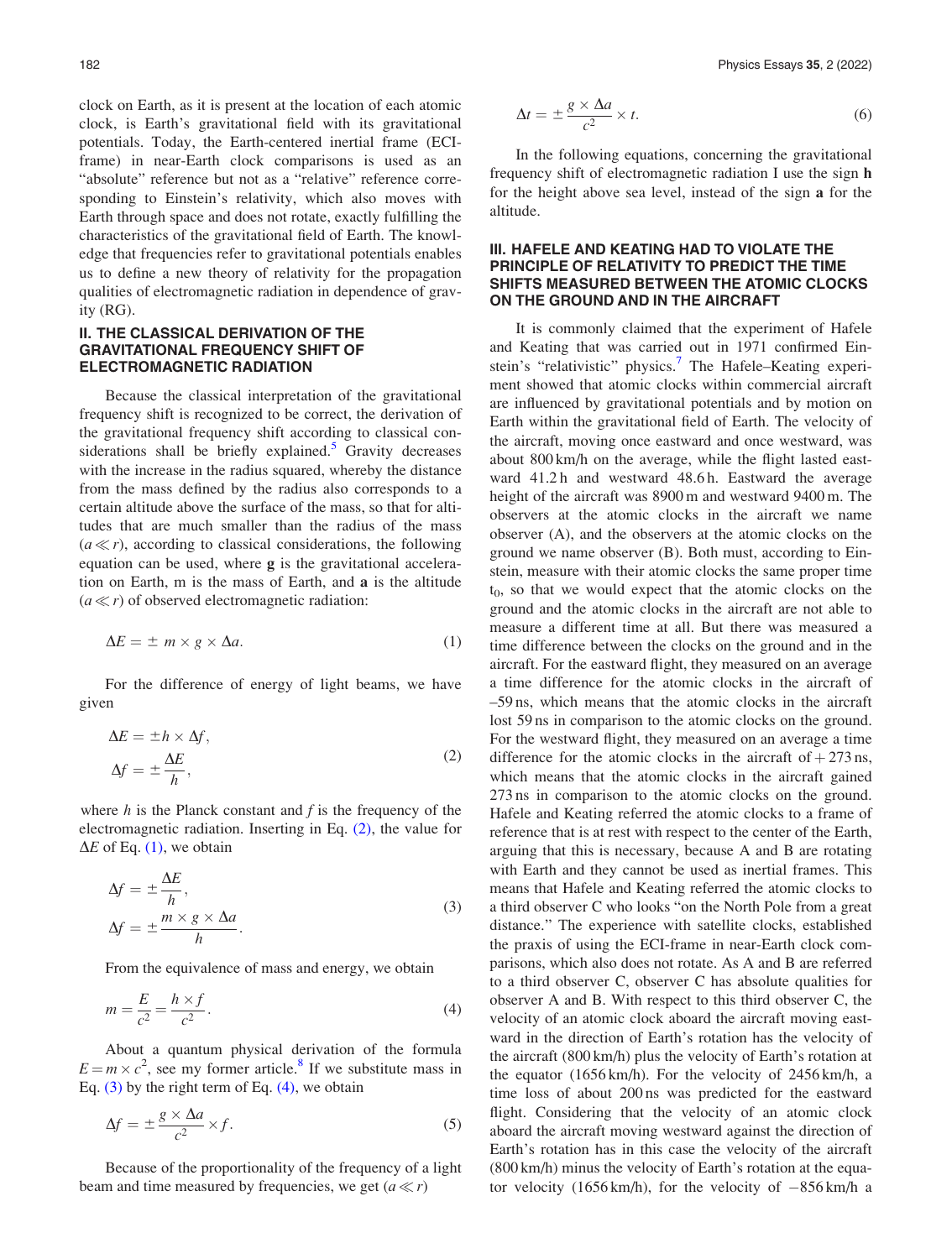<span id="page-2-0"></span>time gain of about  $+100$  ns was predicted for the westward flight. Referring motion to the absolute reference of observer C, the kinematic time difference for the eastward flight that observer B on the ground (rotating with respect to observer C with the velocity  $1656 \text{ km/h} = 0.46 \text{ km/s}$  expects in comparison to observer A in the aircraft (rotating with respect to observer C with the velocity  $1656 \text{ km/h} + 800 \text{ km/s}$  $= 0.6822$  km/s) is, multiplying the kinematic time shift by the time of the duration of the eastward flight  $(41.2 h = 148320 s)$ 

$$
\Delta t_{E_A} = t_A - t_B,
$$
  
\n
$$
\Delta t_{E_A} = \frac{1}{\sqrt{1 - \frac{\left(0.46 \frac{\text{km}}{\text{s}}\right)^2}{c^2}}} \times t_0 - \frac{1}{\sqrt{1 - \frac{\left(0.6822 \frac{\text{km}}{\text{s}}\right)^2}{c^2}}} \times t_0,
$$

 $\Delta t_{\text{E}_{\text{A}}} = 1.000000000001178 \times t_0 - 1.000000000002589 \times t_0,$  $\Delta t_{\rm E_A} = -0.000000000001411 \times t_0,$  $\Delta t_{\text{E}_{\text{A}}} = -0.000000000001411 \times 148320 \text{s} = -209 \text{ns}.$ 

(7)

This means that the atomic clocks in the aircraft (A) must have lost about 209 ns with respect to the atomic clocks on the ground (B) during the eastward flight, when referring the position of observer A and B to an absolute reference C that does not rotate with the Earth around its axis. This is not a null result, which is the precondition for a relativistic difference of the expected kinematic time shifts because of Einstein's postulate that all observers must measure the same proper time  $t_0$ . This indicates that Hafele and Keating did not measure relativistic time shifts, but relative time shifts. Referring motion to the absolute reference of observer C, the kinematic time difference for the westward flight that observer B on the ground (rotating with respect to observer C with the velocity  $1656 \text{ km/h} = 0.46 \text{ km/s}$  expects in comparison to observer A in the aircraft (rotating now with respect to observer C with the velocity 800 km/s  $-1656 \text{ km/h} = -0.238 \text{ km/s}$  is, multiplying the kinematic time shift by the time of the duration of the westward flight  $(48.6 h = 174 960 s)$ 

$$
\Delta t_{\rm W_A} = (t_{\rm A} - t_{\rm B}) \times 174960 \text{s},
$$
\n
$$
\Delta t_{\rm W_A} = \frac{1}{\sqrt{1 - \frac{\left(0.46 \frac{\text{km}}{\text{s}}\right)^2}{c^2}}} \times t_0
$$
\n
$$
-\frac{1}{\sqrt{1 - \frac{\left(0.2377 \frac{\text{km}}{\text{s}}\right)^2}{c^2}}} \times t_0,
$$
\n(8)

 $000000002$ 389  $\times t_0$  $-1.0000000000031433 \times t_0$  $\Delta t_{\text{W}_{\text{A}}} = 0.0000000000055 \times t_0$  $\Delta t_{\rm W_A} = 0.0000000000055 \times 174960s = +96$ ns.

This means that the atomic clocks in the aircraft (A) must have gained about 96 ns with respect to the atomic clocks on the ground (B) during the westward flight, when referring the position of observer A and B to an absolute reference C that does not rotate with the Earth around its axis. This is not a null result, which is the precondition for a relativistic difference of the expected kinematic time shifts because of Einstein's postulate that all observers must measure the same proper time  $t_0$ . This indicates again that Hafele and Keating did not measure relativistic time shifts, but relative time shifts. Hafele and Keating had introduced an absolute reference by a third observer C for observer A in the aircraft and for observer B on the ground who does not rotate in order to calculate the kinematic time shifts. In the following in their calculations of the gravitational time shifts, Hafele and Keating referred their calculations only to the perspective of observer B and the atomic clocks (B) on the ground, which means nothing else than introducing an absolute reference by a third observer C who looks from below toward the atomic clocks in the aircraft (A). This corresponds with classical considerations explaining the gravitational frequency (time) shift. In my latest article, I proved that Einstein's interpretation of the gravitational frequency (time) shift by general relativity is refuted by the Pound–- Rebka experiment, and that gravitational frequency (time) shifts explained by classical considerations are confirmed by the Pound–Rebka experiment.<sup>6</sup> For measurements of gravitational time shifts on Earth, we can instead of  $\Phi/c^2$  use the following simplified equation, as already derived above:

$$
\frac{\Phi}{c^2} = \frac{GM \times m}{r \times c^2} \approx \frac{g \times h}{c^2}.
$$
\n(9)

After having introduced a third observer C as an absolute reference for both observers A and B, which is located on the surface of Earth, where also observer B and his atomic clocks (B) are located, so that  $t_0 = t_C = t_B$ , we obtain the correct values that are needed to confirm the experimental results of the Hafele–Keating experiment. In this case, an observer C on the ground expects no difference against observer B, as observer B and observer C are located at the same height ( $\Delta h = 0$ )

$$
\Delta t_{\rm B} = t_{\rm C} - t_{\rm B},
$$
  
\n
$$
\Delta t_{\rm B} = \frac{g \times \Delta h}{c^2} \times t_0,
$$
  
\n
$$
\Delta t_{\rm B} = \frac{g \times 0m}{c^2} \times t_0 = 0.
$$
\n(10)

Observer B and observer C who are located at the same height will expect for the atomic clocks (A) in the aircraft a time shift of

$$
\Delta t_{A} = t_{C} - t_{A},
$$
  
\n
$$
\Delta t_{A} = \frac{g \times (+\Delta h)}{c^{2}} \times t_{0},
$$
  
\n
$$
\Delta t_{A} = +\frac{g \times \Delta h}{c^{2}} \times t_{0}.
$$
\n(11)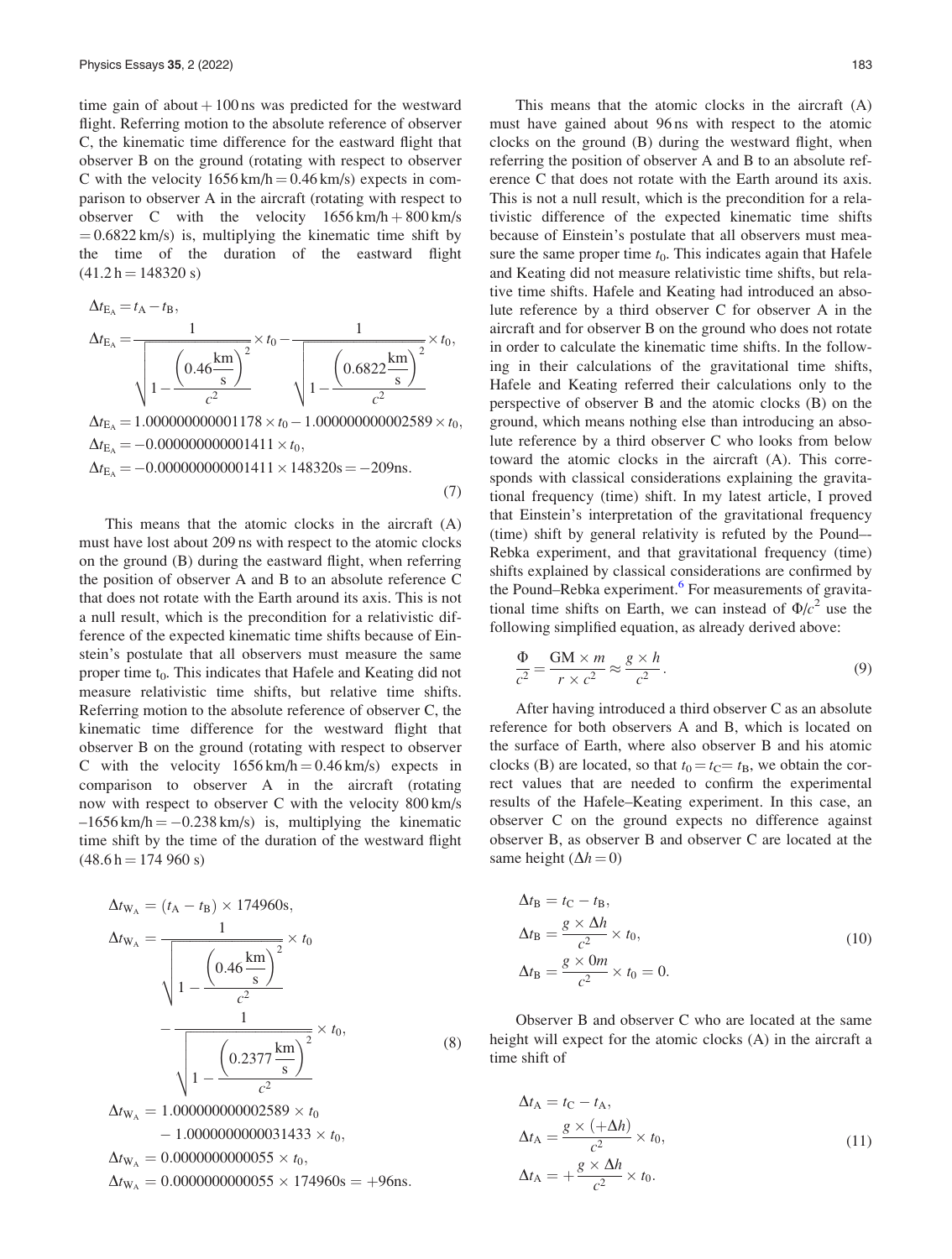Referring observer A and observer B to the absolute reference C on the ground, for the difference of both time shifts, we obtain

$$
\Delta t = \Delta t_{A} - \Delta t_{B},
$$
  
\n
$$
\Delta t = \frac{g \times (+\Delta h)}{c^{2}} \times t_{0} - 0,
$$
  
\n
$$
\Delta t = +\frac{g \times \Delta h}{c^{2}} \times t_{0}.
$$
\n(12)

Because the observer B on the ground is located at the same height as the absolute observer C, observer B expects the same value for the time shift with respect to observer A in the aircraft. Observer B and observer C expect that the atomic clocks in the aircraft (A) go faster than the atomic clocks on the ground (B). For the eastward flight, we obtain now a relative difference of the measured times, which is not a relativistic difference, as claimed by Hafele and Keating because they have referred their calculations to an absolute reference C, which is located at the position of reference B

$$
\Delta t_{\rm E_A} = \frac{g \times (+\Delta h)}{c^2} \times t_0 = +\frac{g \times \Delta h}{c^2} \times t_0,
$$
  
\n
$$
\Delta t_{\rm E_A} = +\frac{9.81 \text{m/s}^2 \times 8900 \text{m}}{c^2} \times 41.2 \text{h},
$$
  
\n
$$
\Delta t_{\rm E_A} = +\frac{9.81 \text{m/s}^2 \times 8900 \text{m}}{c^2} \times 148320 \text{s}
$$
  
\n
$$
= +1.44 \times 10^{-7} \text{s} = +144 \text{ns}.
$$
\n(13)

For the westward flight, we obtain now the relative difference of the measured times, which is not a relativistic difference, as claimed by Hafele and Keating because they have referred their calculations to an absolute reference C, which is located at the position of reference B

$$
\Delta t_{\rm W_A} = t_{\rm A} - t_{\rm B},
$$
\n
$$
\Delta t_{\rm W_A} = \frac{g \times (+\Delta h)}{c^2} \times t_0 = +\frac{g \times \Delta h}{c^2} \times t_0,
$$
\n
$$
\Delta t_{\rm W_A} = +\frac{9.81 \text{m/s}^2 \times 9400 \text{m}}{c^2} \times 48.6 \text{ h},
$$
\n
$$
\Delta t_{\rm W_A} = +\frac{9.81 \text{m/s}^2 \times 9400 \text{m}}{c^2} \times 174960 \text{s}
$$
\n
$$
= +1.79 \times 10^{-7} \text{s} = +179 \text{ns}.
$$
\n(14)

In this case, we obtain the values for the gravitational time shifts that are needed to correctly predict the result of the Hafele–Keating experiment. After we have recognized that Hafele and Keating did not measure relativistic time shifts, but relative time shifts, we want to combine the kinematic and the gravitational time shifts. We obtain for the eastward flight

$$
\Delta t_{\rm E} = -209 \text{ns} + 144 \text{ns} = -65 \text{ns}.\tag{15}
$$

Hafele and Keating measured  $-59$  ns for the eastward flight, which means that the atomic clocks in the aircraft lost 59 ns during the eastward flight. Combining the kinematic and gravitational time shifts, we obtain for the westward flight

$$
\Delta t_{\rm W} = +96 \text{ns} + 179 \text{ns} = +275 \text{ns}.\tag{16}
$$

Hafele and Keating claimed that Einstein's relativistic physics was confirmed by their experiment, but for their calculations of the kinematic and the gravitational time (frequency) shifts, they introduced in both cases an absolute observer C, which means that they just measured relative time shifts, but not relativistic time shifts.

### IV. A THEORY OF RELATIVITY FOR THE PROPAGATION QUALITIES OF ELECTROMAGNETIC RADIATION IN DEPENDENCE OF GRAVITATIONAL POTENTIALS IS DEDUCED FROM THE HAFELE–KEATING EXPERIMENT

According to the Hafele–Keating experiment, there exists an absolute observer C to which an observer B on the ground and an observer A in the aircraft must refer to, when comparing their kinematical and gravitationally influenced time. To obtain the correct kinematic time shift, Hafele and Keating had to refer their calculations to a clock of a third absolute observer C who does not rotate with Earth and who "looks on the North Pole from a great distance." The absolute observer C must correspond to an objective physical phenomenon that does not rotate with Earth. The only objective physical phenomenon that does not rotate with Earth and can directly influence each atomic clock on Earth because it is present at each atomic clock on Earth is Earth's gravitational field with its gravitational potentials. Today, the ECI-frame in near-Earth clock comparisons is used as an absolute reference, but not as a relative reference corresponding to Einstein's relativity, which also moves with Earth through space and does not rotate, exactly fulfilling the characteristics of the gravitational field of Earth. Already in my article "Refutation of Einstein's relativity on the basis of the incorrect derivation of the inertial mass increase violating the principle of energy conservation. A paradigm shift in physics,"[8](#page-9-0) I could show that it would contradict the principle of energy conservation if the velocity c of light would not orient on gravitational potentials. To calculate the so-called time dilation, which is in reality a slowing down of physical processes, the same equations can be used that are also used by Einstein's special relativity. For details read my former article. $8$  Therefore, according to the new theory of relativity, the predominant gravitational field of Earth causes the kinematic and gravitational time shifts, so that for each strength of a gravitational potential, we must define a "proper time"  $t<sub>0</sub>$ , which does not rotate with Earth. Each proper time must be defined by a coordinate of a spherical coordinate system representing the gravitational field of Earth, in which's center Earth is located. According to that, the proper time  $t_0$  in the aircraft we define as the proper time  $t_{0A}$  and the proper time on the ground we define as  $t_{0B}$ . As long as the atomic clocks are at rest against the not rotation gravitational field, the atomic clocks in the aircraft  $(t<sub>Ar</sub>$  is the time reference of the atomic clocks in the aircraft) and the atomic clocks on the surface of the Earth aircraft  $(t_{\text{Br}})$  is the time reference of the atomic clocks on the ground) would not measure any difference with respect to the proper time  $t_{0A}$ , respectively, the proper time  $t_{0B}$ , which are defined by the not rotating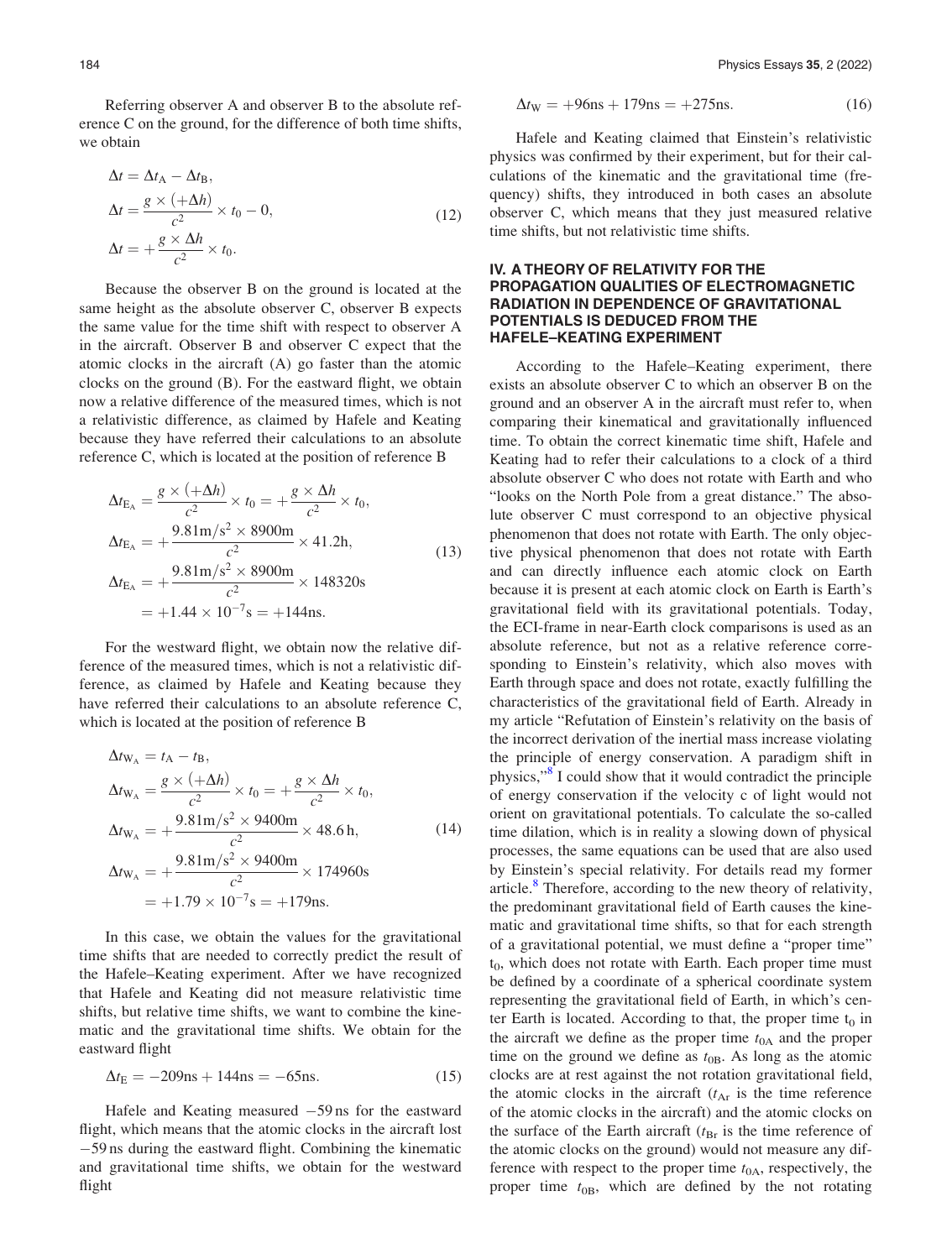<span id="page-4-0"></span>gravitational potential at the position of the atomic clocks, whereas the proper time is the same for all coordinates of Earth's gravitational field at the same gravitational potential (height)

$$
t_{\text{Ar}(\text{gravitational})} = t_{0A}, \n t_{\text{Br}(\text{gravitational})} = t_{0B}.
$$
\n(17)

This meets the logical necessity that an atomic clock can only display a single time. Considering that the proper time  $t_{0B}$  on the ground must be defined to be slower than the proper time  $t_{0A}$  in the aircraft because of the stronger gravitational potential on the ground, we obtain for the proper times  $t_{0AE}$  and  $t_{0BE}$  during the eastward flight

$$
t_{0A_{E}} = t_{0B_{E}} + \frac{g \times \Delta h}{c^{2}} \times t_{0B_{E}},
$$
  
\n
$$
t_{0A_{E}} = t_{0B_{E}} + \frac{9.81 \times 8900 \text{m}}{c^{2}} \times t_{0B_{E}},
$$
  
\n
$$
t_{0A_{E}} = t_{0B_{E}} + 9.71 \times 10^{-13} \times t_{0B_{E}},
$$
  
\n
$$
t_{0A_{E}} = 1.000000000000971 \times t_{0B_{E}}.
$$
\n(18)

For the proper time  $t_{B0E}$  at the gravitational potential on the ground during the eastward flight, we obtain in comparison to the proper time  $t_{A0E}$  at the gravitational potential at the aircraft

$$
t_{0A_{E}} = 1.00000000000971 \times t_{0B_{E}},
$$
  
\n
$$
t_{0B_{E}} = \frac{t_{0A_{E}}}{1.000000000000971},
$$
  
\n
$$
t_{0B_{E}} = 0.99999999999029 \times t_{0A_{E}}.
$$
\n(19)

For the difference between the proper time  $t_{A0}$  and the proper time  $t_{0B}$ , as they are defined by the not rotating gravitational potentials of Earth's gravitational field, we obtain for the proper time at a weaker gravitational potential at the aircraft (A) in comparison to the proper time at a stronger gravitational potential on the ground (B)

$$
\Delta t_{0B_E} = t_{0A_E} - t_{0B_E},
$$
  
\n
$$
\Delta t_{0B_E} = 1.000000000000971 \times t_{0B_E} - t_{0B_E},
$$
  
\n
$$
\Delta t_{0B_E} = +9.71 \times 10^{-13} \times t_{0B_E}.
$$
\n(20)

For the difference between the proper time  $t_{0B}$  and the proper time  $t_{A0}$  defined by the not gravitational potentials of Earth's gravitational field, we obtain for the proper time at a stronger gravitational potential on the ground (B) in comparison to the proper time at a weaker gravitational potential at the aircraft (A)

$$
\Delta t_{0A_{E}} = t_{0B_{E}} - t_{0A_{E}},
$$
  
\n
$$
\Delta t_{0A_{E}} = t_{0B_{E}} - 1.000000000000971 \times \Delta t_{0B_{E}},
$$
  
\n
$$
\Delta t_{0A_{E}} = -9.71 \times 10^{-13} \times t_{0B_{E}}.
$$
\n(21)

Considering that the proper time  $t_{0B}$  on the ground must be slower than the proper time  $t_{0A}$  in the aircraft because of the stronger gravitational potential on the ground, we obtain for the proper time  $t_{0AW}$  in comparison to the proper time  $t_{0BW}$  during the westward flight

$$
t_{0A_W} = t_{0B_W} + \frac{g \times \Delta h}{c^2} \times t_{0B_W},
$$
  
\n
$$
t_{0A_W} = t_{0B_W} + \frac{9.8 \times 9400 \text{m}}{c^2} \times t_{0B_W},
$$
  
\n
$$
t_{0A_W} = t_{0B_W} + 1.026 \times 10^{-12} \times t_{0B_W},
$$
  
\n
$$
t_{0A_W} = 1.000000000001026 \times t_{0B_W}.
$$
\n(22)

For the proper time  $t_{\text{B0W}}$  at the gravitational potential on the ground during the westward flight, we obtain in comparison to the proper time  $t_{A0W}$  at the gravitational potential of the aircraft

$$
t_{0\text{A}_W} = 1.000000000001026 \times t_{0\text{B}_W},
$$
  
\n
$$
t_{0\text{B}_W} = \frac{t_{0\text{A}_W}}{1.000000000001026},
$$
  
\n
$$
t_{0\text{B}_W} = 0.999999999998974 \times t_{0\text{A}_W}.
$$
\n(23)

For the difference between the proper time  $t_{A0}$  at the weaker gravitational potential in the aircraft and the proper time  $t_{\text{B}0}$  at the stronger gravitational potential on the ground, as it is defined by the not rotating gravitational potentials of Earth's gravitational field, we obtain during the westward flight for the proper time at the weaker gravitational potential at the aircraft (A) in comparison to the proper time at the stronger gravitational potential on the ground (B)

$$
\Delta t_{0\text{B}_\text{W}} = t_{\text{A0}_\text{W}} - \Delta t_{0\text{B}_\text{W}},
$$
  
\n
$$
\Delta t_{0\text{B}_\text{W}} = 1.000000000001026 \times t_{0\text{B}_\text{W}} - t_{0\text{B}_\text{W}},
$$
  
\n
$$
\Delta t_{0\text{B}_\text{W}} = +1.026 \times 10^{-12} \times \Delta t_{0\text{B}_\text{W}}.
$$
\n(24)

For the difference between the proper time  $t_{\text{B}0}$  at the stronger gravitational potential on the ground and the "proper reference time"  $t_{A0}$  at the weaker gravitational potential in the aircraft, as it is defined by the not rotating gravitational potentials of Earth's gravitational field, we obtain during the westward flight for the proper time at the stronger gravitational potential on the ground (B) in comparison to the proper time at the weaker gravitational potential at the aircraft (A)

$$
\Delta t_{0A_{E}} = t_{0B_{W}} - t_{0A_{W}},
$$
  
\n
$$
\Delta t_{0A_{E}} = \Delta t_{0B_{W}} - 1.000000000001026 \times t_{0B_{W}},
$$
  
\n
$$
\Delta t_{0A_{E}} = -1.026 \times 10^{-12} \times t_{0B_{W}}.
$$
\n(25)

Calculating the kinematic effect on time, only the velocity of an atomic clock against a certain not rotating gravitational potential of Earth's gravitational field is relevant. For the relative reference time  $t_{\text{Br}}$  that we measure on the surface of the Earth, which is our usual relative reference time, we obtain

$$
t_{\text{Br}(\text{kinematic})} = \gamma \times t_{\text{OB}_{\text{E/W}}} = \frac{1}{\sqrt{1 - \frac{\left(0.46 \frac{\text{km}}{\text{s}}\right)^2}{c^2}}} \times t_{\text{OB}_{\text{E/W}}},
$$

 $t_{\text{Br}(kinematic)} = 1.000000000001178 \times t_{0B_{E/W}}$ 

(26)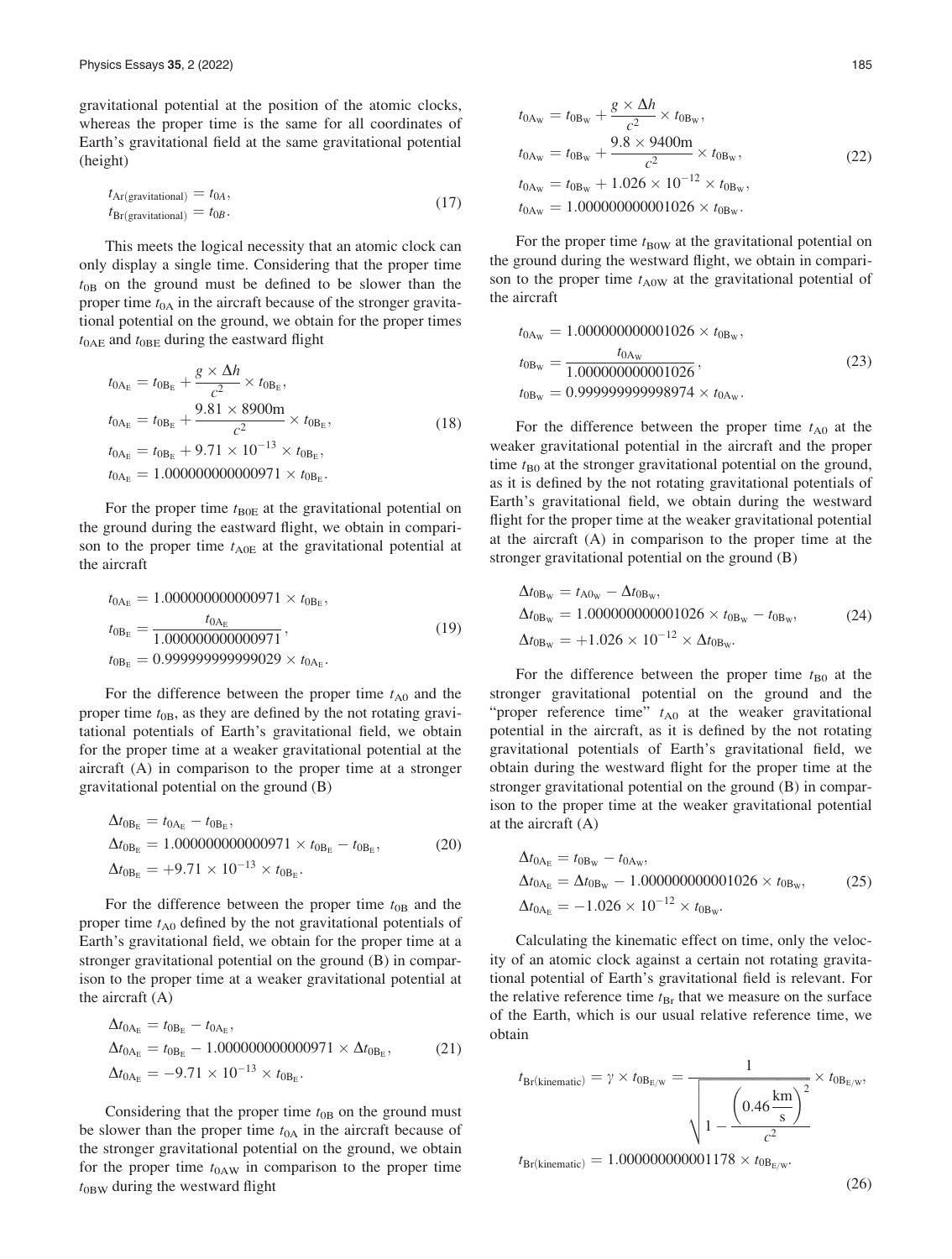<span id="page-5-0"></span>This value is valid during the eastward flight and the westward flight, as the atomic clock on the ground rest with respect to the surface of the Earth. With other words, as a clock resting on the surface of the Earth goes slower than the proper time  $t_{\text{B}0}$  defined for the gravitational potential at the surface of the Earth, because it moves (rotates) with the velocity of  $1656 \text{ km/h}$  (= 0.46 km/s) against the not rotating gravitational potentials of Earth's gravitational field, when we measure one second on the ground, this corresponds to less than one second of the proper time  $t_{\text{B}0}$  that is defined for the not rotating gravitational potential on the ground

$$
t_{0B_{E/W}} = \frac{1}{1.000000000001178} \times t_{Br_{E/W}(\text{kinematic})},
$$
  
\n
$$
t_{0B_{E/W}} = 0.99999999998822 \times t_{Br_{E/W}(\text{kinematic})}.
$$
\n(27)

For an atomic clock in an aircraft that flies once eastward and once westward, we obtain two different values for the time measured in the aircraft in comparison to the proper time  $t_{A0}$  defined by the not rotating gravitational potential at the height of the flying aircraft. Also in this case, only the velocity against the not rotating gravitational potentials is relevant, so that we obtain for the relative reference time  $t_{\text{ArE}}$  for the aircraft flying eastward, which moves with the velocity  $2456 \text{ km/h} = 1656 \text{ km/h} + 800 \text{ km/h}$  $(= 0.6822 \text{ km/s})$  against the not rotating gravitational potentials of the gravitational field of Earth

$$
t_{\text{Ar}_{\text{E}}(\text{kinematic})} = \gamma \times t_{0\text{A}_{\text{E}}} = \frac{1}{\sqrt{1 - \frac{\left(0.6822 \frac{\text{km}}{\text{s}}\right)^2}{c^2}}} \times t_{0\text{A}_{\text{E}}},
$$

$$
t_{\text{Ar}_{\text{E}}(\text{kinematic})} = 1.000000000002589 \times t_{0\text{A}_{\text{E}}}.
$$
(28)

With other words, as the clocks in the flying aircraft go slower than the proper time  $t_{A0E}$  defined by the gravitational potential at the height of the flying aircraft, because it moves with the velocity of  $2456 \text{ km/h} (= 0.68 \text{ km/s})$  against the not rotating gravitational potentials of Earth's gravitational field, when we measure one second on the ground, this corresponds to less than one second of the proper time  $t_{0B}$  that is defined for the ground

$$
t_{0A_{E}} = \frac{1}{1.00000000000259} \times t_{A_{T_{E}}(kinematic)},
$$
  
\n
$$
t_{0A_{E}} = 0.9999999999974 \times t_{A_{T_{E}}(kinematic)},
$$
\n(29)

For the kinematic aspect on time measured by the atomic clocks on the ground and the atomic clocks in the aircraft, caused by motion against the gravitational potentials of the gravitational field of Earth, we have given two equations for the eastward flight

$$
t_{\text{Ar}_{\text{E}}(\text{kinematic})} = 1.000000000002589 \times t_{0\text{B}_{\text{E/W}}},
$$
  
\n
$$
t_{\text{Br}_{\text{E}}(\text{kinematic})} = 1.000000000001178 \times t_{0\text{B}_{\text{E/W}}}. \tag{30}
$$

To calculate the time shift during the eastward flight, we can use the proportionality of both values

$$
\frac{t_{\text{Ar}_{\text{E}}(\text{kinematic})}}{t_{\text{Br}_{\text{E}}(\text{kinematic})}} = \frac{1.0000000000002589 \times t_{\text{A0}_{\text{E}}}}{1.0000000000001178 \times t_{\text{B0}_{\text{E}}}},\tag{31}
$$

or in general terms,

$$
\frac{t_{\text{Ar}_{\text{E}}}}{t_{\text{Br}_{\text{E}}}} = \frac{\gamma \times t_{0\text{A}_{\text{E}}}}{\gamma \times t_{0\text{B}_{\text{E}}}} = \frac{\sqrt{1 - \frac{v_{\text{A}}^2}{c^2}} \times t_{0\text{A}_{\text{E}}}}{1},
$$
\n
$$
\frac{t_{\text{Ar}_{\text{E}}}}{t_{\text{Br}_{\text{E}}}} = \frac{\sqrt{1 - \frac{v_{\text{B}}^2}{c^2}} \times t_{0\text{A}_{\text{E}}}}{\sqrt{1 - \frac{v_{\text{B}}^2}{c^2}}}
$$
\n
$$
\frac{t_{\text{Ar}_{\text{E}}}}{t_{\text{Br}_{\text{E}}}} = \frac{\sqrt{1 - \frac{v_{\text{A}}^2}{c^2}} \times t_{0\text{A}_{\text{E}}}}{\sqrt{1 - \frac{v_{\text{A}}^2}{c^2}} \times t_{0\text{B}_{\text{E}}}}.
$$
\n(32)

Combining the kinematic effect on time and the gravitational effect on time caused by different gravitational potentials during the eastward flight, we have to replace  $t_{0AE}$  on the right side of equation by the result of Eq.  $(18)$ , so that we obtain

$$
\frac{t_{\text{Ar}_{\text{E}}}}{t_{\text{Br}_{\text{E}}}} = \frac{\sqrt{1 - \frac{v_{\text{B}}^2}{c^2}} \times t_{0\text{AE}}}{\sqrt{1 - \frac{v_{\text{A}}^2}{c^2}} \times t_{0\text{BE}}},
$$
\n
$$
\frac{t_{\text{Ar}_{\text{E}}}}{t_{\text{Br}_{\text{E}}}} = \frac{\sqrt{1 - \frac{v_{\text{B}}^2}{c^2}} \times (t_{0\text{Be}} + 9.71 \times 10^{-13} \times t_{0\text{Be}})}{\sqrt{1 - \frac{v_{\text{A}}^2}{c^2}} \times t_{0\text{BE}}},
$$
\n
$$
\frac{t_{\text{Ar}_{\text{E}}}}{t_{\text{Br}_{\text{E}}}} = \frac{\sqrt{1 - \frac{v_{\text{B}}^2}{c^2}} \times (1 + 9.71 \times 10^{-13}) \times t_{0\text{Be}}}{\sqrt{1 - \frac{v_{\text{A}}^2}{c^2}} \times t_{0\text{BE}}}} \times t_{\text{Br}_{\text{E}}},
$$
\n
$$
t_{\text{Ar}_{\text{E}}} = \frac{(1 + 9.71 \times 10^{-13}) \times \sqrt{1 - \frac{v_{\text{B}}^2}{c^2}}}{\sqrt{1 - \frac{v_{\text{A}}^2}{c^2}} \times t_{\text{Br}_{\text{E}}}}}. \tag{33}
$$

From the different velocities of the atomic clocks on the ground and in the aircraft with respect to the not rotating gravitational potentials of the Earth's gravitational field, we obtain for the reference time  $t_{Ar}$  in the aircraft during the eastward flight, when inserting the reference time of the atomic clocks on the ground ( $t_{\text{Br}}$  = 148 320 s)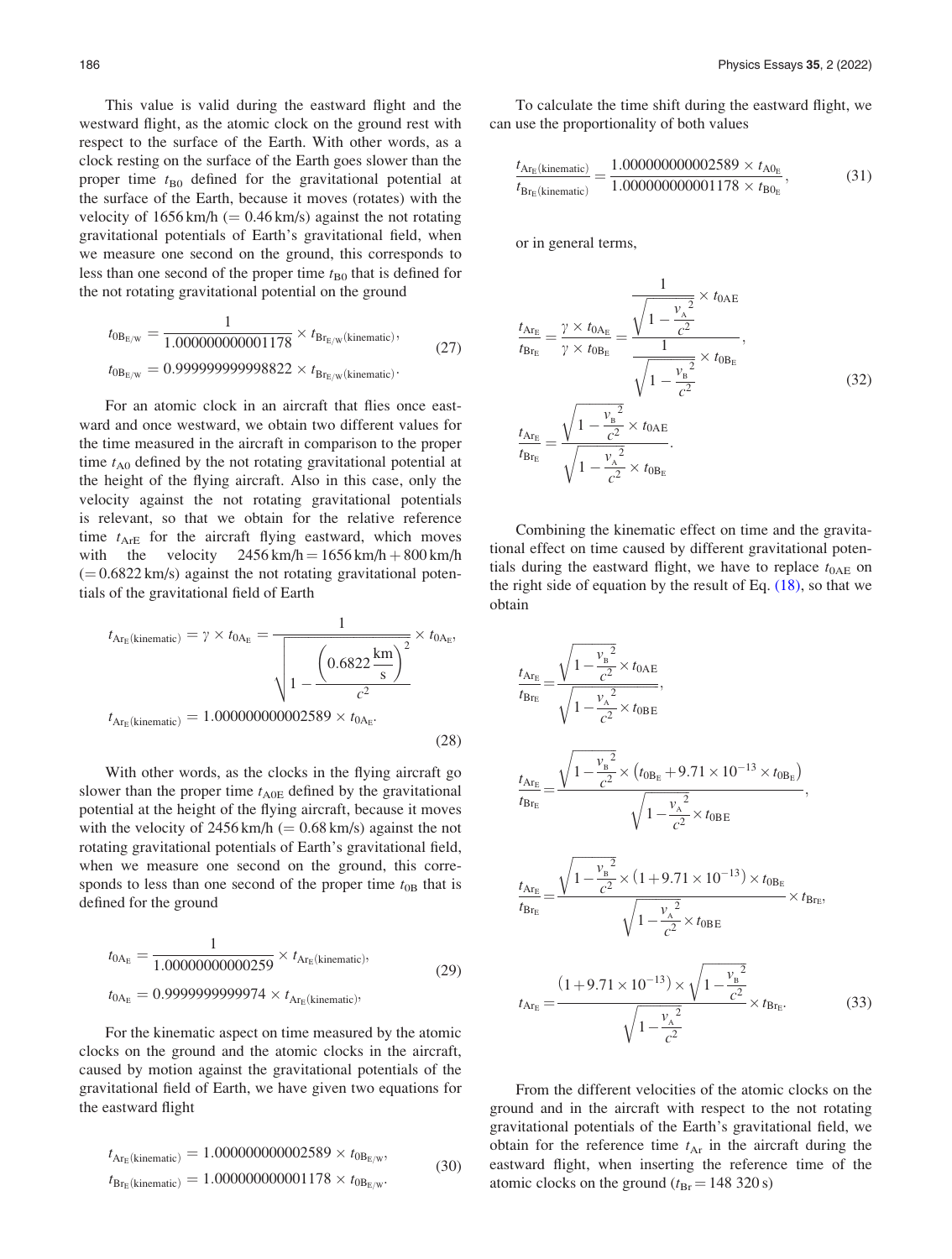<span id="page-6-0"></span>
$$
t_{A_{r_E}} = \frac{(1 + 9.71 \times 10^{-13}) \times \sqrt{1 - \frac{v_B^2}{c^2}}}{\sqrt{1 - \frac{v_A^2}{c^2}}} \times t_{B_{r_E}},
$$
  
\n
$$
t_{A_{r_E}} = \frac{1.000000000000971 \times 1.00000000001178}{1.00000000002589}
$$
  
\n
$$
\times 148320s,
$$
  
\n
$$
t_{A_{r_E}} = \frac{1.00000000000215}{1.00000000002589} \times 148320s,
$$
  
\n
$$
t_{A_{r_E}} = 0.9999999999956 \times 148320s,
$$
  
\n
$$
t_{A_{r_E}} = 148319.999999956 \times 148320s,
$$
  
\n
$$
t_{A_{r_E}} = 148319.999999956.
$$
  
\n(34)

For the difference between the time measured by the atomic clocks in the aircraft (A) and the atomic clocks on the ground (B), we obtain during the eastward flight

$$
\Delta t_{\rm E} = t_{\rm ArE} - t_{\rm BrE},
$$
  
\n
$$
\Delta t_{\rm E} = 148319.99999935s - 148320s,
$$
  
\n
$$
\Delta t_{\rm E} = -0.65 \times 10^{-7} s = -65 \text{ns}.
$$
\n(35)

Also for the atomic clocks in an aircraft that fly westward only the velocity against the not rotating gravitational potentials of Earth's gravitational field is relevant, so that we obtain the relative reference time  $t_{ArW}$  for a flying aircraft flying westward and rotates (moves) with the velocity  $1656 \text{ km/h} - 800 \text{ km/h}$  (= 0.2377 km/s) against the not rotating gravitational field of the Earth

$$
t_{Ar_w(kinematic)} = \gamma \times t_{A0_w} = \frac{1}{\sqrt{1 - \frac{\left(0.2377 \frac{\text{km}}{\text{s}}\right)^2}{c^2}}} \times t_{A0_w},
$$

$$
t_{Ar_w(kinematic)} = \frac{1}{\sqrt{1 - \frac{\left(0.2377 \frac{\text{km}}{\text{s}}\right)^2}{c^2}}} \times t_{A0_w},
$$

$$
t_{Ar_w(kinematic)} = 1.0000000000031433 \times t_{A0_w}.
$$
(36)

The atomic clocks in the flying aircraft go slower than the proper time  $t_{A0}$  at the altitude of the flying aircraft, because the aircraft moves with the velocity of 856 km/h  $(= 0.2377 \text{ km/s})$  against the not rotating gravitational potentials of Earth's gravitational field

$$
t_{A0_W} = \frac{1}{1.00000000000031433} \times t_{A\text{rw}}(\text{kinematic})
$$
  

$$
t_{A0_W} = 0.999999999968567 \times t_{A\text{rw}}(\text{kinematic})
$$
 (37)

But with respect to the atomic clocks on the ground that move with the velocity of  $1656 \text{ km/h}$  (=0.46 km/h) against the not rotating gravitational potentials of Earth's gravitational field, the atomic clocks in the aircraft go faster. To calculate the time shift during the westward flight, we can use again the proportionality of both values

$$
\frac{t_{\text{Ar}_{\text{W}}(\text{kinematic})}}{t_{\text{Br}_{\text{W}}(\text{kinematic})}} = \frac{1.000000000000031433 \times t_{\text{A0}_{\text{W}}}}{1.000000000001178 \times t_{\text{B0}_{\text{W}}}},\tag{38}
$$

or in general terms

$$
\frac{t_{ArW}}{t_{Br_W}} = \frac{\gamma \times t_{0A_W}}{\gamma \times t_{0B_W}} = \frac{\sqrt{1 - \frac{v_A^2}{c^2}} \times t_{0AW}}{1},
$$
\n
$$
\frac{t_{ArW}}{t_{Br_W}} = \frac{\sqrt{1 - \frac{v_B^2}{c^2}} \times t_{0AW}}{\sqrt{1 - \frac{v_B^2}{c^2}} \times t_{0AW}}.
$$
\n(39)

Combining the kinematic effect and the gravitational effect on time caused by different gravitational potentials during the westward flight, we have to replace  $t_{0AE}$  on the right side of equation by the result of Eq.  $(22)$ , so that we obtain

$$
\frac{t_{ArW}}{t_{Brw}} = \frac{\sqrt{1 - \frac{v_{B}^{2}}{c^{2}} \times t_{0AW}}}{\sqrt{1 - \frac{v_{A}^{2}}{c^{2}} \times t_{0BW}}},
$$
\n
$$
\frac{t_{ArW}}{t_{Brw}} = \frac{\sqrt{1 - \frac{v_{B}^{2}}{c^{2}} \times (t_{0B_{W}} + 1.026 \times 10^{-12} \times t_{0B_{W}})}}{\sqrt{1 - \frac{v_{A}^{2}}{c^{2}} \times t_{0BW}}},
$$
\n
$$
t_{ArW} = \frac{\sqrt{1 - \frac{v_{B}^{2}}{c^{2}} \times (1 + 1.026 \times 10^{-12}) \times t_{0BW}} \times t_{BrE}}{\sqrt{1 - \frac{v_{A}^{2}}{c^{2}} \times t_{0BW}} \times t_{BrE}},
$$
\n
$$
t_{ArW} = \frac{(1 + 1.026 \times 10^{-12}) \times \sqrt{1 - \frac{v_{B}^{2}}{c^{2}}}}{\sqrt{1 - \frac{v_{A}^{2}}{c^{2}} \times t_{BrE}}} \times t_{BrE}.
$$
\n(40)

From the different velocities of the atomic clocks on the ground and in the aircraft with respect to the not rotating gravitational field of the Earth, we obtain for the reference time  $t_{Ar}$ in the aircraft during the westward flight ( $t_{\text{Br}}$  = 174 960 s)

$$
t_{ArW} = \frac{(1 + 1.026 \times 10^{-12}) \times \sqrt{1 - \frac{v_B^2}{c^2}}}{\sqrt{1 - \frac{v_A^2}{c^2}}} \times t_{BrE},
$$
  
\n
$$
t_{ArW} = \frac{1.000000000001026 \times 1.00000000001178}{1.000000000003143} \times 174960s,
$$
  
\n
$$
t_{ArW} = \frac{1.000000000002}{1.000000000003} \times 174960s,
$$
  
\n
$$
t_{ArW} = 1.000000000000169 \times 174960s,
$$
  
\n
$$
t_{ArW} = 174960.00000003s.
$$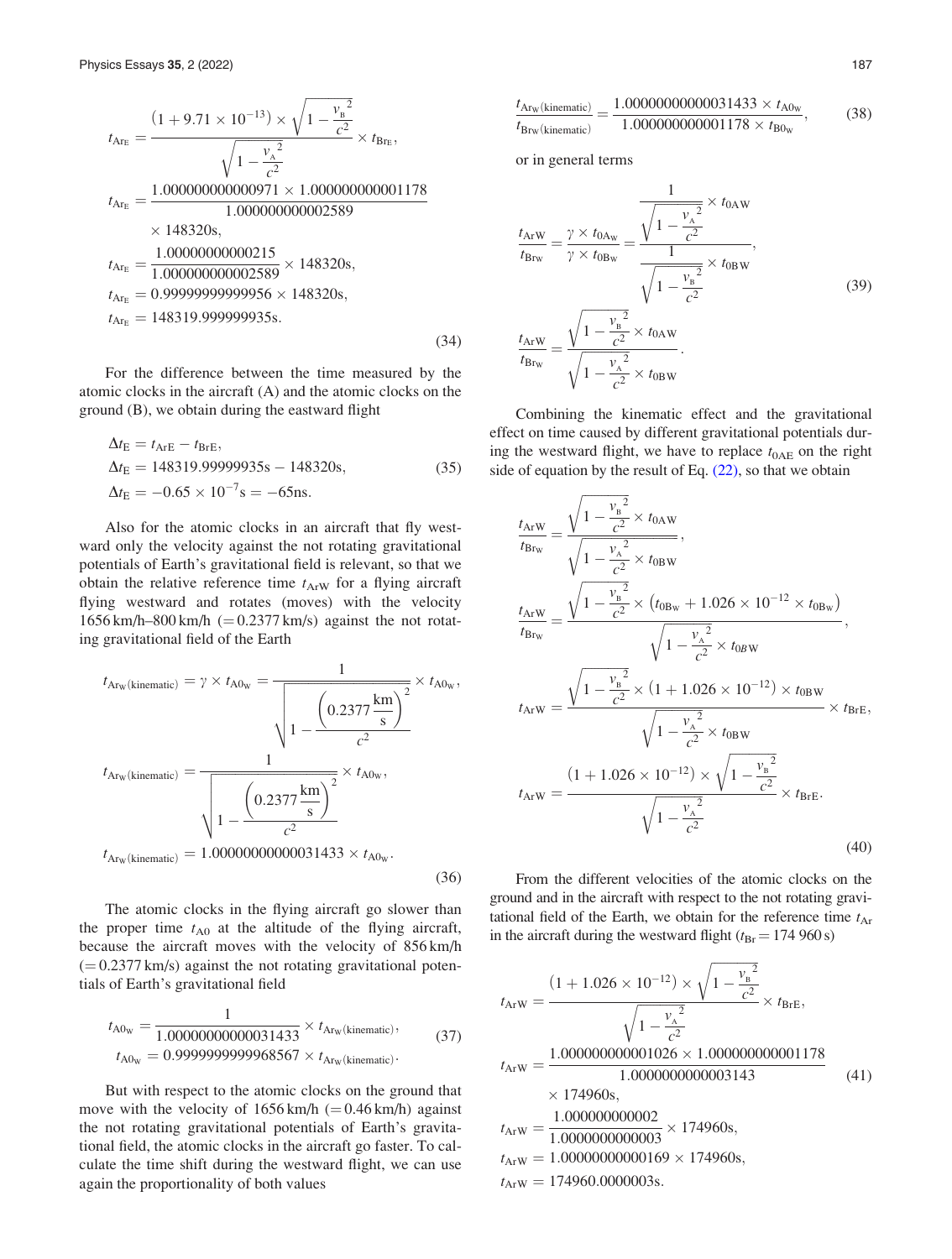For the difference between the time measured by the atomic clocks in the aircraft and the atomic clocks on the ground, we obtain

$$
\Delta t_{\rm W} = t_{\rm ArW} - t_{\rm BrW},
$$
  
\n
$$
\Delta t_{\rm W} = 174960.0000003 \, \text{s} - 174960 \, \text{s},
$$
  
\n
$$
\Delta t_{\rm W} = +3 \times 10^{-7} \, \text{s} = +300 \, \text{ns}.
$$
\n(42)

The values calculated for the kinematic and gravitonal time shift, we expect according to my nonrelativistic theory of relativity for the eastward and westward flight correspond very well with the time differences that were measured by the experiment of Hafele and Keating.<sup>[7](#page-9-0)</sup>

#### V. WRONG CONCLUSIONS THAT MIGHT BE DRAWN FROM THE HAFELE–KEATING EXPERIMENT

When calculating the time differences of the atomic clocks in the aircraft and the atomic clocks on the ground in Eqs. [\(33\)](#page-5-0) and [\(40\)](#page-6-0) for the eastward flight, respectively, the westward flight, the "proper times," which are defined by not rotating gravitational potentials, are cancelling out and only the reference times on the ground and in the aircraft remain. This might lead to the wrong impression that only relative times are relevant, and one can chose each clock to represent the proper time, no matter of its motion within Earth's gravitational field, which simulates relativistic conditions. But also Hafele and Keating had to refer their calculations to an absolute clock at a third observer C who does not rotate with Earth and who "looks on the North Pole from a great distance." Hafele and Keating could insert the time measured on the ground as the proper time, although they had formerly calculated for the clock on the ground a time that differs from the proper time in dependence of Earth's rotation, gives the wrong impression that a clock could measure two times, which is of course not possible. That Hafele and Keating could wrongly use the time measured by a clock on the ground as the proper time and, nevertheless, obtained the correct results has a simple explanation. For the clock on the ground, Hafele and Keating calculated a time that differs from the proper time

$$
t_{\text{Br}_{E/W}} = \frac{1}{\sqrt{1 - \frac{\left(0.46 \frac{\text{km}}{\text{s}}\right)^2}{c^2}}} \times t_{0B},
$$
\n
$$
t_{\text{Br}_{E/W}} = 1.000000000001178 \times t_{0B}.
$$
\n(43)

Inserting the value for  $t_{0B}$  from Eq. [\(27\),](#page-5-0) we obtain two equations from which we can calculate the correct proper time  $t_{0B}$ on the ground for the eastward flight

$$
t_{\text{Br}_{E}} = 1.000000000001178 \times t_{0B},
$$
  
\n
$$
t_{\text{Br}_{E}} = 1.000000000001178 \times 0.99999999998822
$$
  
\n
$$
\times t_{\text{Br}_{E}}.
$$

(44)

For the correct proper time  $t_{0B}$  defined by the not rotating gravitational potential on the surface of Earth, we obtain during the eastward flight

$$
1.00000000001178 \times t_{0B_{E}} = 1.000000000001178
$$
  
\n
$$
\times 0.999999999998822
$$
  
\n
$$
\times t_{Br_{E}},
$$
  
\n
$$
t_{0B_{E}} = 0.99999999998822
$$
  
\n
$$
\times 148320s,
$$
  
\n
$$
t_{0B_{E}} = 148319.999999825s.
$$
  
\n(45)

Hafele and Keating inserted for the proper time during the eastward flight the wrong value of  $t_0 = 148320$  s instead of the correct value for the proper time defined by the not rotationg gravitational potential on the surface of Earth  $(t_{0BE})$  $=$ 148 319.999 999 825 s), which makes no relevant difference. Taking the result of Eq.  $(7)$ , we obtain  $-209$  ns, which is the same result, although we used the wrong proper time that must be defined by not rotating gravitational potentials of Earth's gravitational field at a certain altitude

$$
\Delta t_{\text{E}_{\text{A}}} = -0.000000000001411 \times t_{0\text{B}_{\text{E}}},
$$
  
\n
$$
\Delta t_{\text{E}_{\text{A}}} = -0.000000000001411 \times t_{0\text{B}_{\text{E}}},
$$
  
\n
$$
\times 148319.999999825s = -209 \text{ns}.
$$
\n(46)

For the correct proper time  $t_{0BW}$  defined by the not rotationg gravitational potential at the surface of Earth, we obtain during the westward flight

$$
1.000000000001178 \times t_{0\text{B}_\text{w}} = 1.000000000001178
$$
  
\n
$$
\times 0.999999999998822
$$
  
\n
$$
\times t_{Br_w},
$$
  
\n
$$
t_{0\text{B}_\text{w}} = 0.99999999998822
$$
  
\n
$$
\times 174960s,
$$
  
\n
$$
t_{0\text{B}_\text{w}} = 174959.999999794s.
$$
  
\n(47)

Hafele and Keating inserted for the proper time during the westward flight the wrong value of  $t_0 = 174\,960$  s, instead of the correct value for the proper time defined by the not rotating gravitational potential at the surface of the Earth  $(t_{0BW} = 174\,959.999\,999\,794 s)$ , which makes no relevant difference. Taking the result of Eq.  $(8)$ , we obtain the same result, which is the same result, although we used the wrong proper time that must be defined by not rotating gravitational potentials of Earth's gravitational field at a certain altitude

$$
\Delta t_{\rm W_A} = 0.0000000000055 \times t_{0B},
$$
  
\n
$$
\Delta t_{\rm W_A} = 0.0000000000055 \times 174959.999999794s
$$
  
\n= +96ns.

(48)

In quantitative terms, the kinematic time shifts of Einstein's relativistic theory of relativity and the nonrelativistic theory of relativity of the author do not relevantly differ, but they differ much in qualitative terms.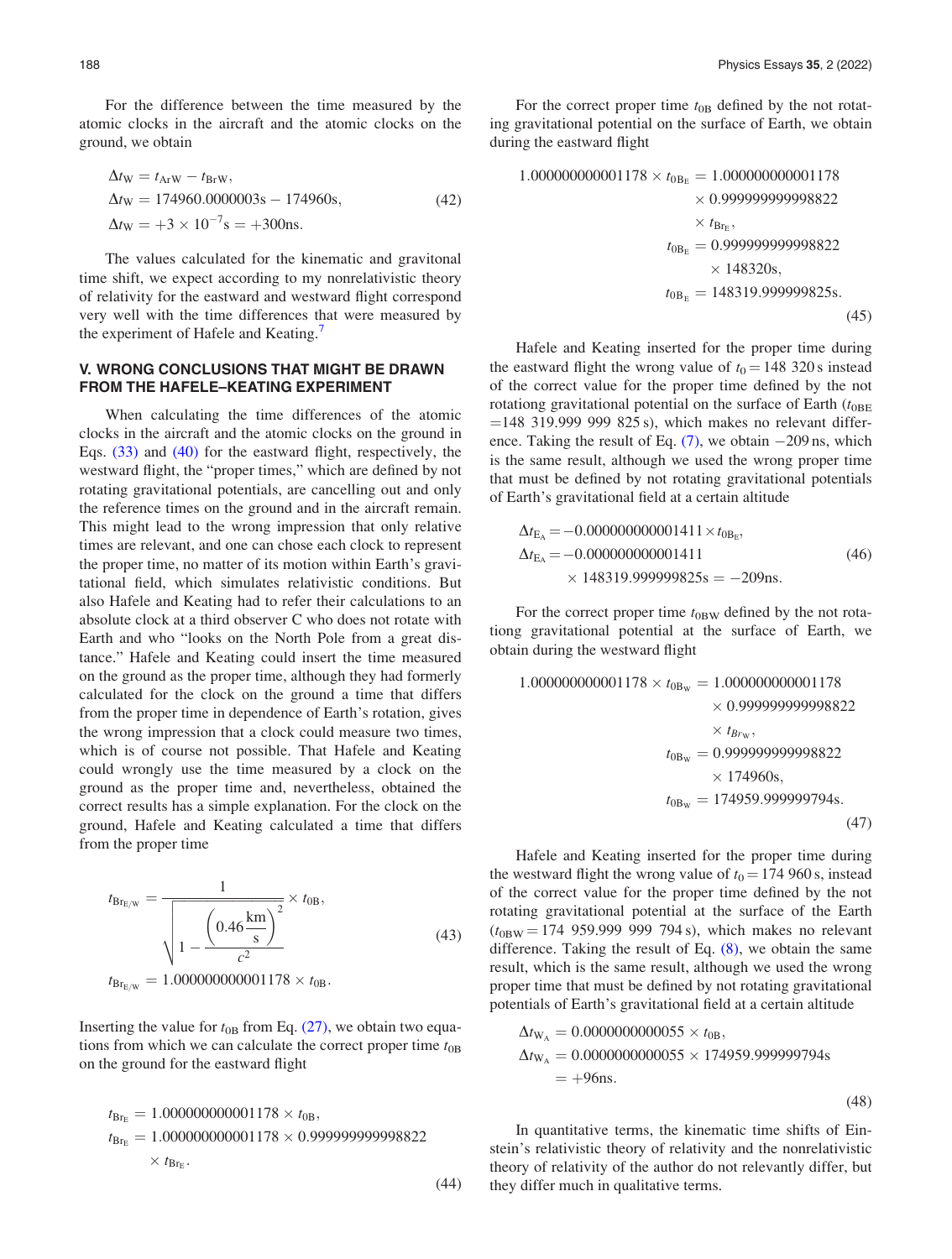#### <span id="page-8-0"></span>VI. DISCUSSION AND CONCLUSION

There are many logical and empirical reasons why Einstein's relativistic physics has to be rejected, only few shall be mentioned here: (1) Because Einstein's special relativity is not able to explain the Michelson–Morley experiment<sup>[9](#page-9-0)</sup> for light that moves only in one direction. $4$  (2) Because atomic clocks cannot display the proper time  $t_0$  and at the same time infinite different times for observers at different motion and different gravitational potentials, as it is necessary according to relativistic considerations. (3) Space contraction cannot exist, because it only enables to explain the constancy of the velocity of light beams that move back and forth, but not when light beams move only in one direction. To claim that space contraction is, nevertheless, a real phenomenon is illogical. $5$  (4) Einstein's general relativity is empirically disproved by the Pound–Rebka experiment, which was misinterpreted because physicists were not differentiate between a mathematically correct and a physically correct interpretation. (5) Because pseudoscientific explanations are needed to explain empirical results: After the flight of the aircraft, Hafele and Keating shall have read on the displays of the atomic clocks on the ground the unchangeable proper time  $t_0$ that the atomic clocks must not measure because, if the atomic clocks on the ground had measured the unchangeable proper time, also the atomic clocks in the aircraft would have had to measure the same unchangeable proper time  $t_0$ and no time difference between the times measured by the atomic clocks would have been possible. From the time they read on the display of the atomic clocks on the ground after the flight (in the opinion of Hafele and Keating the unchangeable proper time  $t_0$ ), they calculated the time that the atomic clocks on the ground should have had actually measured according to Einstein, which the atomic clocks on the ground must not display, as otherwise the unchangeable proper time  $t_0$  could not have been read from the display of the atomic clocks on the ground. By doing the impossible, they predicted the measured time shifts quite well and impressed the scientific community, which did not see through this "magic trick." From the Hafele–Keating experiment, we learn that time is influenced by something that does not rotate with Earth, which Hafele and Keating called an observer who does not rotate with Earth and "looks on the North Pole from a great distance." The only physical phenomenon that does not rotate with Earth and can directly influence each atomic clock on Earth, because it is present at the location of each atomic clock, is Earth's gravitational field. That is why I postulated in all of my former articles that fundamental physical processes must orient on predominant gravitational fields because on Earth no other gravitational field can be more relevant than that of the Earth. To explain the result of the Hafele–Keating experiment according to empirical results, we have to refer the proper time not to observers on the ground or in the aircraft, but to gravita-tional potentials.<sup>[5](#page-9-0)</sup> Einstein claims that there is no absolute influence of masses on electromagnetic waves, but gravitational fields have a clearly absolute relation to masses. Of course, all gravitational fields of all massive objects penetrate each other in the universe, but there is a difference to us and all other physical objects on Earth between the gravitational field of the Earth and the gravitational fields caused by other massive objects, for example, by other planets or stars. On Earth, the gravitational potentials of the predominant gravitational field of the Earth are relevant and not gravitational potentials of gravitational fields of other massive objects in the universe. Some physicists claim that there cannot exist an absolute influence of gravitational fields on light rays, as all gravitational fields are penetrating each other, so that there is only one gravitational field in the universe, to which all massive objects contribute. Absolute means in this context that for photons on Earth, the gravitational potentials of Earth's gravitational field must be relevant, as for all other objects on Earth, but not gravitational potentials of gravitational fields of other massive objects like other planets, the Sun or stars. If we consider gravitational potentials of two different predominant gravitational fields caused by two massive objects at their location and their influence on photons, there is of course no longer the possibility of an absolute relation to gravitational potentials of one predominant gravitational field and a relativistic constellation is simulated. The idea that all gravitational fields have to be treated equally, because all gravitational fields penetrate each other and that there shall exist only one gravitational field in the universe that is equal relevant to all observers in the universe, is an unrealistic idea. The author introduced a new theory of relativity of electromagnetic radiation in RG, which meets the logical necessity that an atomic clock can only display a single time, which was confirmed by the experiment of Hafele and Keating in 1971,<sup>7</sup> as well as by the experiment of Chou in  $2010^{10}$  $2010^{10}$  $2010^{10}$  and Pound and Rebka in  $1960$ .<sup>6</sup> According to the new theory of relativity in RG, each strength of a gravitational potential, which does not rotate with Earth, must have its on proper time, which is defined by a certain coordinate of a spherical coordinate system, in which's center the rotating Earth is located. Proper times assigned to coordinates of this spherical coordinate system that are located at the same altitude (height) have the same value. What really stands behind the theoretical term "gravitational potential" we can understand when we know how gravity works, which shall be the subject of a further article. We have to give up the erroneous relativistic belief that the velocity of light is influenced by distant observers, even if observers are lightyears away from a certain clock. A realistic physics must acknowledge that the local gravitational potentials of predominant gravitational fields are relevant for the energy and motion of "photons" and that the kinematic time (frequency) shifts are caused by motion against gravitational potentials of predominant gravitational fields and gravitational time (frequency) shifts are caused by different strengths of gravitational potentials within predominant gravitational fields. The kinematic and the gravitational time (frequency) shifts are in reality quantum physical gravitational effects that have nothing to do with Einstein's concept of special and general relativity.<sup>1[,7](#page-9-0),[8,11](#page-9-0)</sup>

- <sup>1</sup>R. G. Ziefle, *[Phys. Essays](http://dx.doi.org/10.4006/0836-1398-31.3.279)* **31**, 279 (2018).
- ${}^{2}$ R. G. Ziefle, *[Phys. Essays](http://dx.doi.org/10.4006/0836-1398-32.2.216)* 32, 216 (2019).
- ${}^{3}$ R. G. Ziefle, *[Phys. Essays](http://dx.doi.org/10.4006/0836-1398-32.4.451)* 32, 451 (2019).
- ${}^{4}$ R. G. Ziefle, [Phys. Essays](http://dx.doi.org/10.4006/0836-1398-34.3.274) 34, 274 (2021).